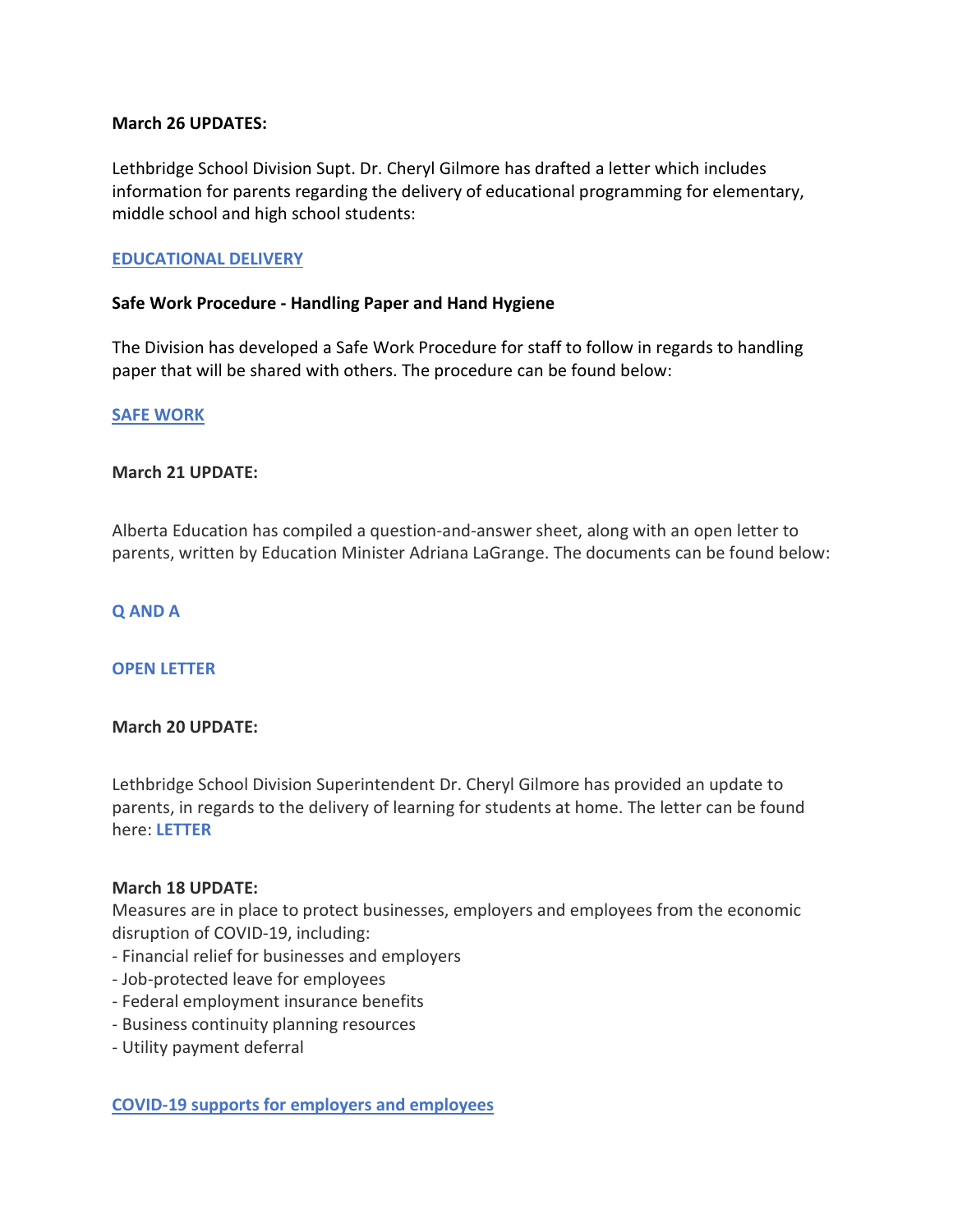# **March 17 UPDATE:**

Alberta declared a state of emergency under the Public Health Act. Learn more here: **[EMERGENCY](https://www.alberta.ca/release.cfm?xID=69828242A5FFC-D75A-C83E-690D8028C0C4E09F)**

## **March 16 UPDATE:**

Lethbridge School Division has provided an update to parents in regards to Sunday's announcement that classes have been cancelled for students in Kindergarten to Grade 12. Alberta Education has let school jurisdictions know that the province will be developing and communicating a "base level of service" and school jurisdictions will navigate what the delivery looks like. For more details, please see this letter from Supt. Dr. Cheryl Gilmore: **[LETTER](http://www.lethsd.ab.ca/download/239562)**.

# **Excerpt from Alberta's Chief Medical Officer of Health, Dr. Deena Hinshaw's March 16 statement:**

"Today is the first day of cancelled classes. I know this decision is going to impact parents for the days and weeks ahead, as you find child care solutions.

"To be clear, we did not close schools. Teachers and other school staff should continue to come to their schools to plan potential alternatives for students, particularly those in grade 12.

"Yesterday, we also announced that all licenced childcare facilities, out-of-school care programs and preschools were to close immediately.

"I know many parents are looking for child care arrangements, such as private child care providers. While they are able to remain open, these unlicensed day homes can only care for up to six children, not including their own, at any one time.

"These arrangements are not monitored by the province, and I encourage parents to seek out more information to make informed decisions.

"While grandparents and other seniors are a great help with child care, I would encourage limiting their exposure to children who have any signs of illness. Older Albertans are at an increased risk of having complications if they were to get COVID-19.

"Parents should also take precautions and limit the number of playdates to reduce the chances of community transfer. Parents should ensure that whether they are having friends or family care for their children, or they're attending a day home, handwashing facilities or hand sanitizer must be available to children and visitors who are encouraged to wash their hands frequently."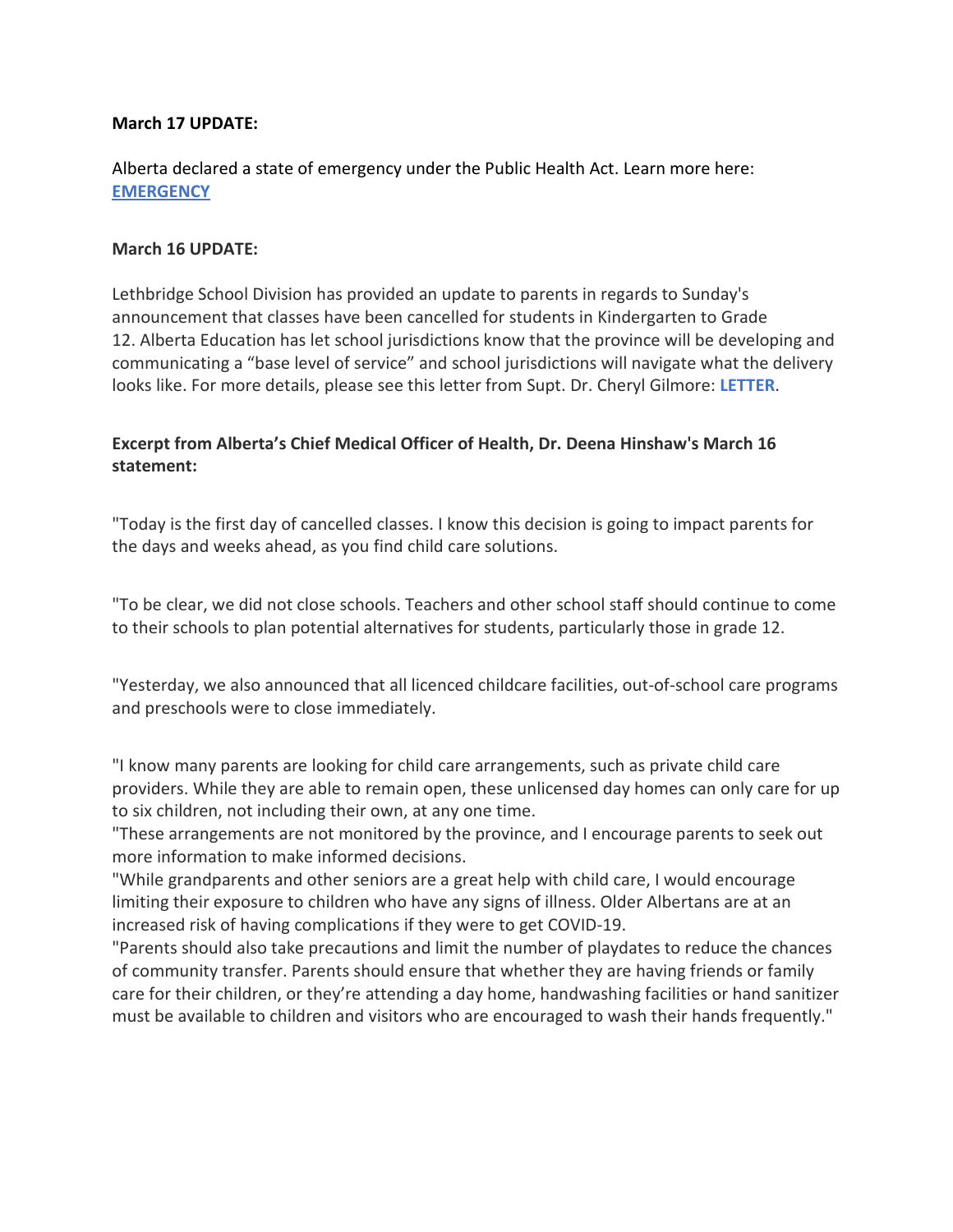## **March 15 UPDATE:**

**As per Alberta Health Services:** Effective immediately:

- Student attendance at K to 12 schools is prohibited and in-person post-secondary classes are cancelled.
- All licensed child care facilities, out-of-school care programs and preschool programs are closed indefinitely. Learn more here: **[AHS SCHOOLS](https://www.alberta.ca/coronavirus-info-for-albertans.aspx)**

#### **Important notice:**

Please do not contact schools tomorrow regarding belongings or other learning needs, unless it is a medical emergency. Sometime on Monday, schools will communicate the process by which medical supplies can be picked up at the school. On Tuesday, individuals who are healthy (no symptoms of COVID-19), will have the opportunity to pick up personal and academically-related items. Schools will set up a schedule for parents/guardians to make this process as orderly as possible. Once Lethbridge School Division staff has had an opportunity to meet at the Division and school levels to determine the next steps regarding learning for your child and how it will be accessed, those steps will be communicated.

An Assessment Guide for Parents has been created. This guide outlines how parents can help stop the spread of COVID-19. It also provides advice for school attendance. The document will be found here: **[GUIDE](http://www.lethsd.ab.ca/download/239096)**

The Division has also created a COVID-19 question and answer document. The document can be found here: **[Q AND A](http://www.lethsd.ab.ca/download/239136)**

A graphic which explains social distancing can be found here: **[SOCIAL](http://www.lethsd.ab.ca/download/239176)**

#### **March 14 UPDATE:**

AHS has developed a simple online assessment tool to help you decide whether you need to call 811 to be tested for COVID-19. It'll guide you to answer questions about your symptoms and take you through steps to help determine whether you need testing. **[http://ahs.ca/covid](https://t.co/BdqfLt1Gu2?amp=1)**

AHS has also developed a guidelines for schools and child care programs guide, which can be found here: **[GUIDELINES](https://www.alberta.ca/assets/documents/covid19-alberta-guidance-for-schools-and-child-care-programs.pdf)**